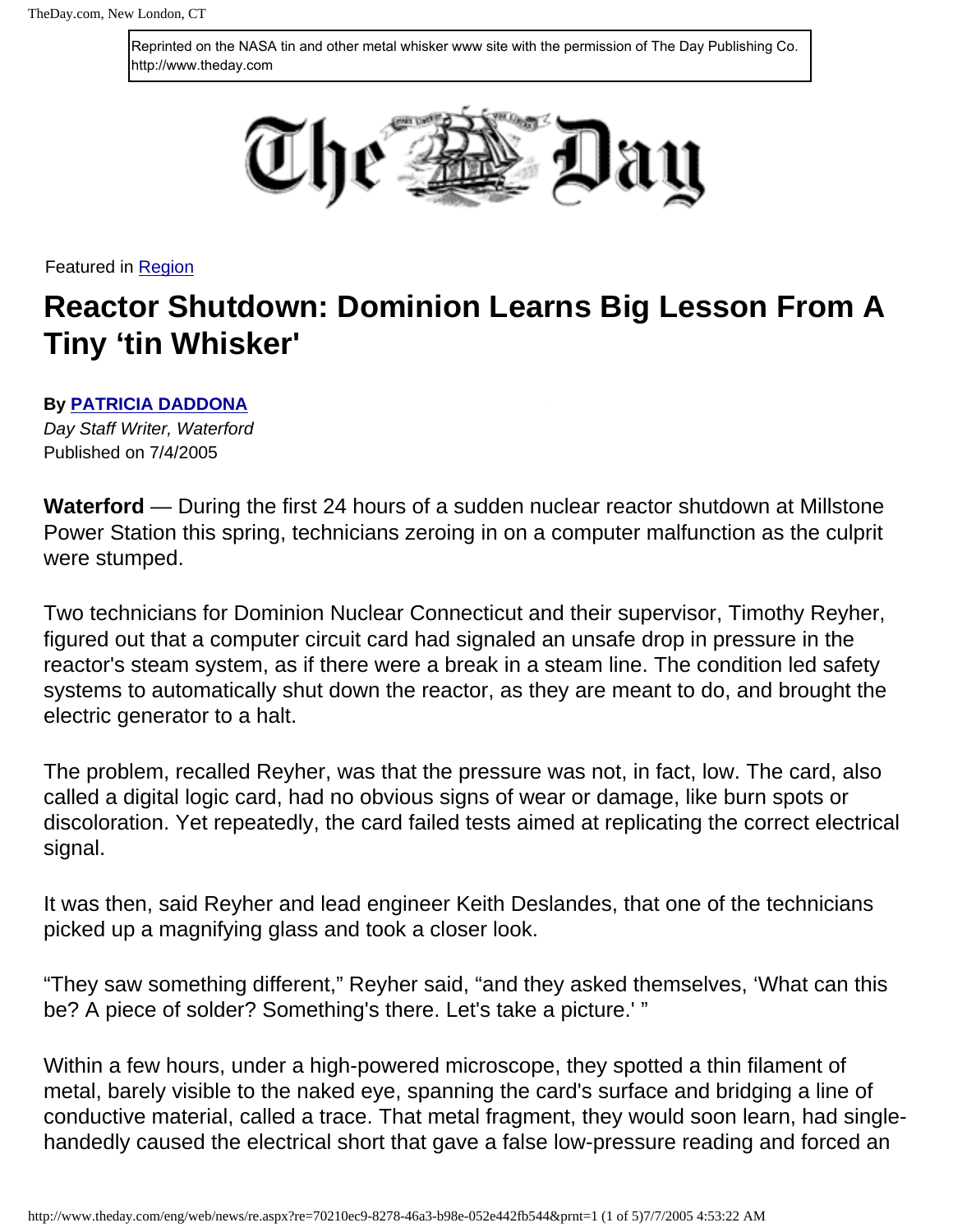unplanned shutdown.

A day later, after the Unit 3 reactor had accidentally "tripped," and at a time when the only other operating Millstone reactor was shut down for refueling, Dominion workers realized the problem was due to a tiny "tin whisker" — an anomaly well-known to the electronics and space industries, but not, as yet, familiar to purveyors of nuclear power.

•••The tin whisker is a phenomenon the National Aeronautics and Space Administration (NASA) has been tracking since the 1940s. A whisker's tendency to disrupt electrical flow has disabled satellites and interrupted service to companies like DirecTV and National Public Radio, according to information from the Goddard Space Flight Center.

The tin whisker that shorted out at Millstone's Unit 3 reactor on April 17 triggered an automatic shutdown designed to protect the reactor, but that is not what worries the Nuclear Regulatory Commission. Rather it is that the tin whisker could prevent a safety system from working properly, said NRC spokesman Neil Sheehan, whose agency is responsible for overseeing safe operations in the industry.

Engineering experts at the NRC, including Thomas Sicola, are now studying Millstone's recent brush with the tin whisker and drafting an "informational notice" to alert the industry. Dominion has already notified reactor owners in the United States and abroad. One owner, whom the company would not name, even borrowed Dominion's high-powered microscope to look for tin whiskers, Deslandes said.

The nuclear power industry has turned to NASA for more answers to questions on the potential havoc that the minute slivers of metal might wreak at a reactor.

According to Sicola and the NASA Web site, the presence of a tin whisker is as unpredictable as it is difficult to detect.

Scientists began to note the phenomenon after engineers and electricians tried to reduce the amount of lead in digital circuitry. They began to make circuit boards and digital logic cards out of pure, or nearly pure metal, the NASA Web site states.

Whiskers can form not only from tin but from other metals such as zinc, gold and cadmium. They might be dormant for years, or grow spontaneously but inexplicably from a micron wide and a few millimeters to 10 millimeters long, the Web site states.

According to Reyher and Deslandes, Millstone's circuit card was 97-percent tin and made by Westinghouse Nuclear, facts ferreted out by the company in conjunction with analysis by Massachusetts Materials Research Inc. The lab, in West Boylston, has been in business for more than 30 years, said Kevin Pelletier, a sales and marketing manager.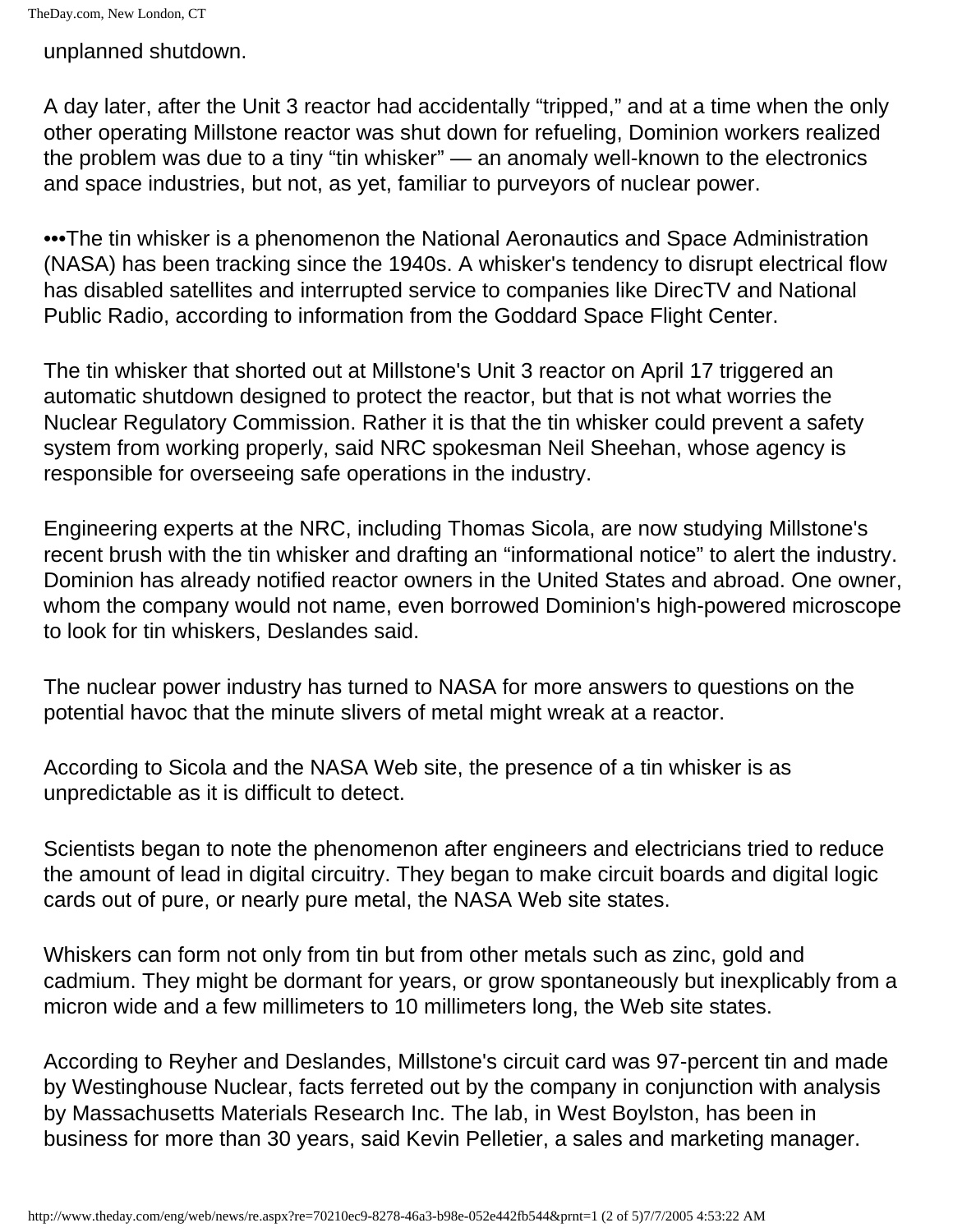"We've seen tin whiskers before, but never related to a nuclear power plant," Pelletier said after consulting with Fahmida Hossain, the lead materials engineer at the lab who examined Dominion's specimen.

The lab refused to comment further, saying the analysis was confidential.

On the morning of April 17, the tin whisker was directly responsible, Deslandes and Reyher said, for triggering the shutdown. While it did not cause the problems that followed, those problems ultimately prevented the company from restarting the reactor for two weeks.

In the aftermath, NRC inspectors told the regional Nuclear Energy Advisory Council at a public meeting on May 18 that they want to know why a sealant, called packing, around two valves in the reactor's cooling system, leaked, and why a fastener on a tool that acts like a shock absorber to protect against a seismic event, was missing.

The inspectors also said they are looking into Dominion's training practices, because the way workers and supervisors communicated about the source and extent of the problem during the shutdown led to a public alert that, in hindsight, was not necessary. NRC inspectors told NEAC they are reviewing their findings and Dominion's analysis of those complications, and could cite the company for violations.

"We have not seen a 'tin whisker' cause this much of a system response," said G. Scott Barber, the NRC team leader and a senior project engineer.

•••

The chance, however remote, that a tin whisker could disable electronic safety features and keep backup systems, like those that cool the reactor, from operating properly is a chance federal regulators and companies like Dominion are not willing to take, said Sheehan at the NRC and Dominion spokesman Pete Hyde.

In a way, the April 17 shutdown was "a good thing," Sheehan said, because the electrical short induced a variety of systems to shut down and, thus, protect the reactor.

"You want the system to detect problems at the very initial stages rather than later," Sheehan said, "so the system functioned as it should."

That said, Sheehan and David Lochbaum, an engineer with the Union of Concerned Scientists, an independent nuclear watchdog, agree that the tin whisker phenomenon is one the industry ignores at its peril.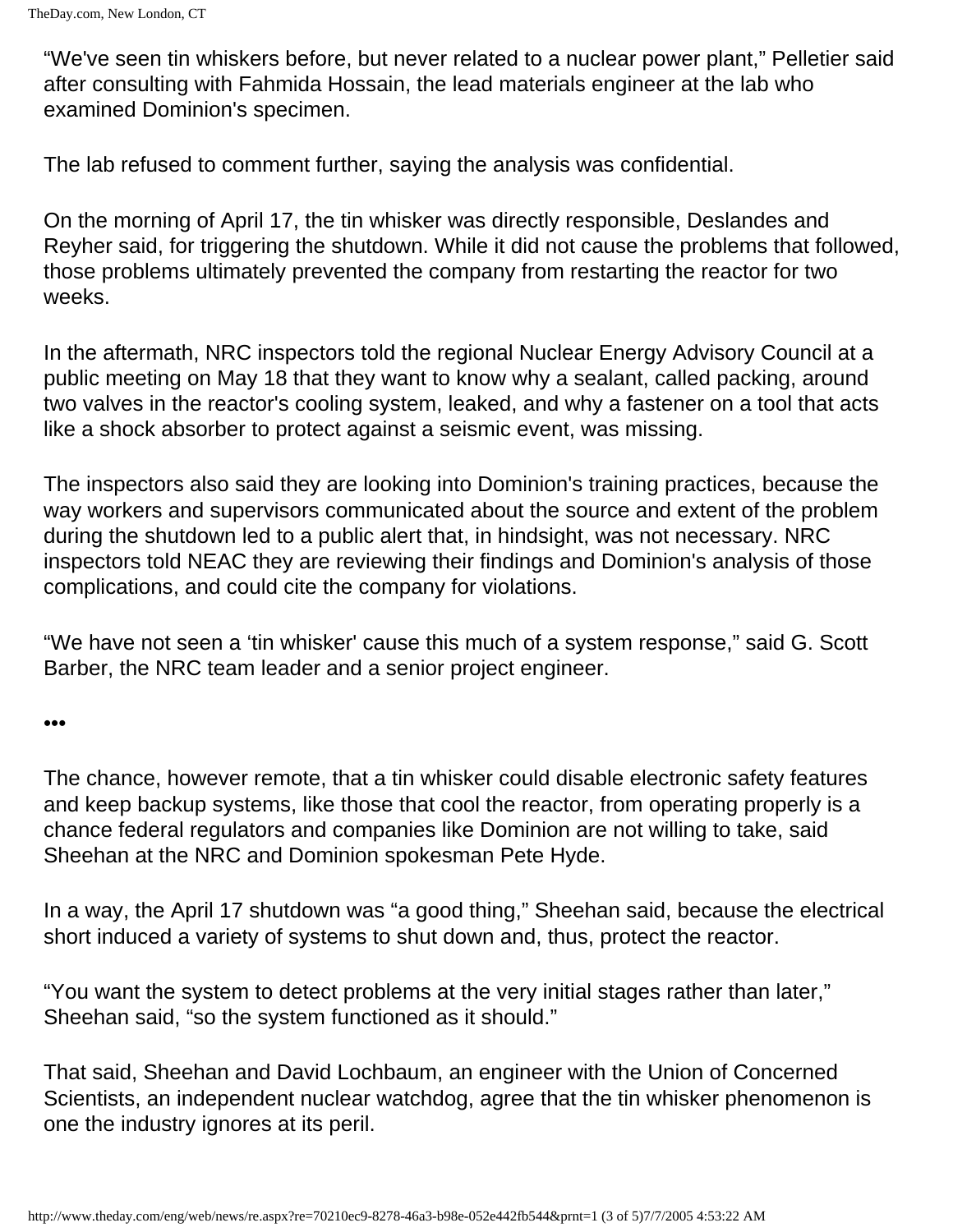"On the plus side," Lochbaum said, Millstone's experience "shows that, in most cases, the nuclear power plant is designed to shut itself off if a failure occurs. We call it the fail-safe option. The bigger concern would be if you had a tin whisker that prevented a safety function from occurring, like finding out the air bag is broken after you've hit another car. That's not the time to find out."

In addition to writing up an informational notice, NRC officials at headquarters in Maryland are considering issuing a letter on requirements for the industry to prevent and deal with tin whiskers, said Sicola.

"The nuke industry is one of the only industries that actually shares information as broadly as possible," Hyde said. "It doesn't matter if it's a competitor; that's part of the reason the industry is doing better."

Dominion officials have already reacted to the lessons of April 17. The company removed, photographed, cleaned and inspected 103 computer monitoring circuit cards at Unit 3 and replaced four that showed signs of tin whiskers, Hyde said. They took similar steps for two comparable safety systems at Unit 2, Deslandes said.

Dominion has also started a new preventative program to require thorough inspections for whiskers during every refueling outage — about every 18 months. Up to 50 technicians in Millstone's instrumentation and control department are being trained to spot the whiskers, Reyher said.

## •••

Reyher has worked in the industry for 30 years — 10 of those at Millstone — while Deslandes has been at Millstone for his entire 23-year career.

In all that time, neither had come across a tin whisker.

Despite the substantial research by NASA, scientists still don't know exactly how whiskers grow or when they are most prone to sending electric current to ground in circuit boards, relays and other electrical equipment.

"If I could describe how tin whiskers develop," said Sicola, who is working on a master's degree, "I'd be getting a PhD."

What's more, Deslandes said, a tin whisker can vaporize after shorting out, leaving no clues whatsoever.

That did not happen on April 17.